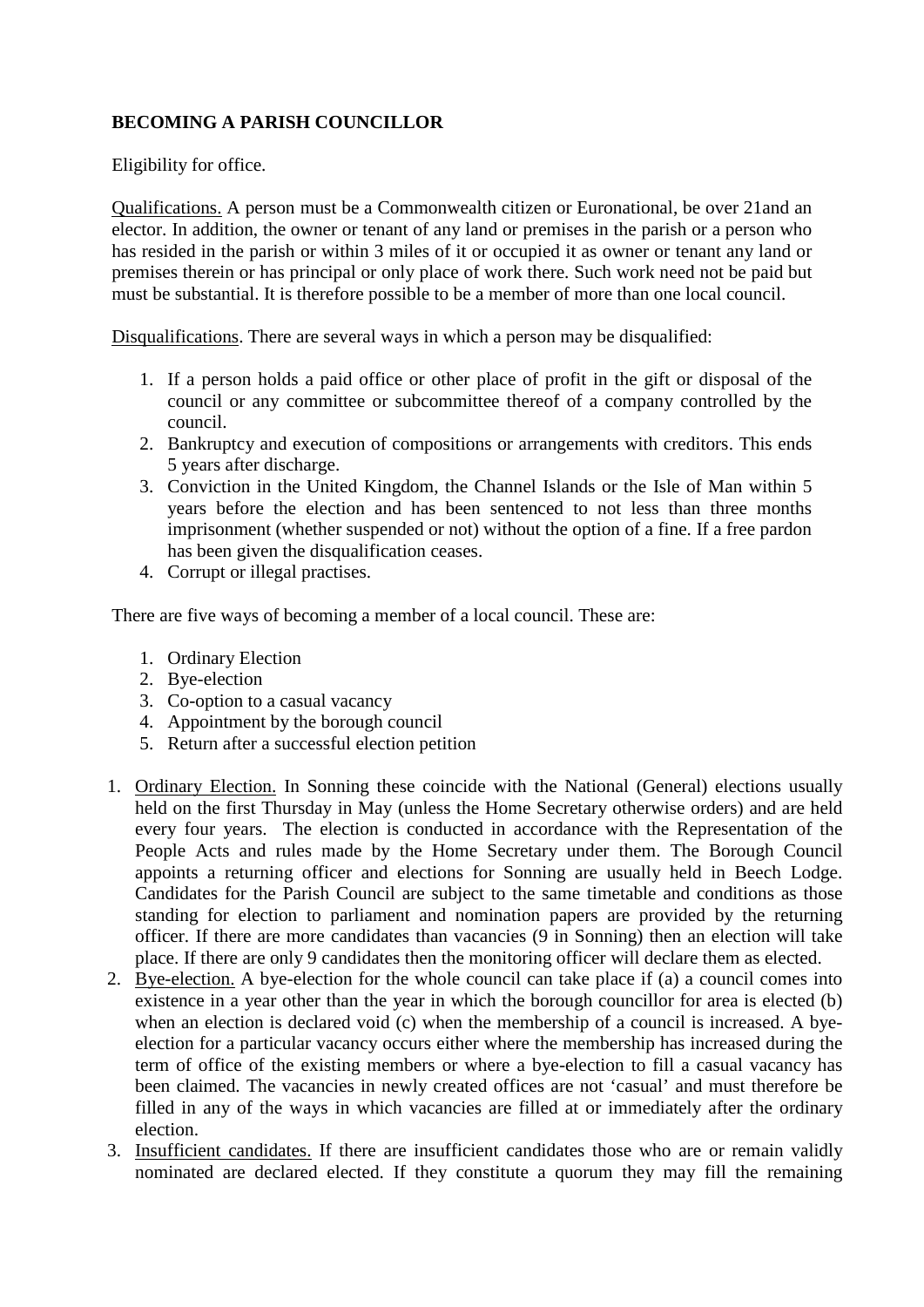vacancies by co-option. If there is no quorum the borough council may fill the vacancies.

- 4. Appointment. If there are so many vacancies that a local council cannot act the borough council may by order appoint persons to fill some or all the vacancies.
- 5. Return after a successful election petition. When a court finds that an individual had been involved in bribing or unduly influencing the voter.

# **CASUAL VAVANCY**

### **Procedure**

In the event of a casual vacancy occurring in the office of Parish Councillor, public notice must be given by the parish council in accordance with Section 87(2) of the Local Government Act 1972.

In a case where the parish council declares the office to be vacant in accordance with Section 86 of the 1972 Act (i.e. through the disqualification or non-attendance of a member) the vacancy must be publicly advertised *immediately*.

In all other cases, public notice of the vacancy must be given as soon as practical after the vacancy has occurred and the returning officer at WBC must be informed. Any call for an election must be made by 10 electors (see below), within the time prescribed in the notice, to WBC who will then make arrangements for an election if such notice is received.

#### **Notice of Vacancy**

Section 232 of the Local Government Act 1972 requires that a public notice required to be given by a local authority shall be given by posting the notice in some conspicuous place or places within the area of the local authority.

## **Claiming a Poll**

An election to fill the vacancy shall be held if, within fourteen days (this is calculated by excluding Saturdays, Sundays, Christmas Eve, Christmas Day, Good Friday, bank holidays etc.) after public notice of the vacancy has been given, notice in writing of a request for such an election has been given to the returning officer by ten electors for the area.

If no such request is received within the time stipulated, the parish council must fill the vacancy by co-option as soon as practicable (see below).

Once an election has been requested, however, the vacancy must be filled by election and the Council cannot fill it by co-option, even if there are insufficient candidates. An election must be held within sixty days (calculated as above) of the date of the public notice of the vacancy.

Where a casual vacancy occurs within six months before the day on which the Councillor whose office is vacant would normally have retired, an election to fill the vacancy shall not be held. The parish council nevertheless may fill the vacancy by co-option if it wishes.

# **ONCE ELECTED**